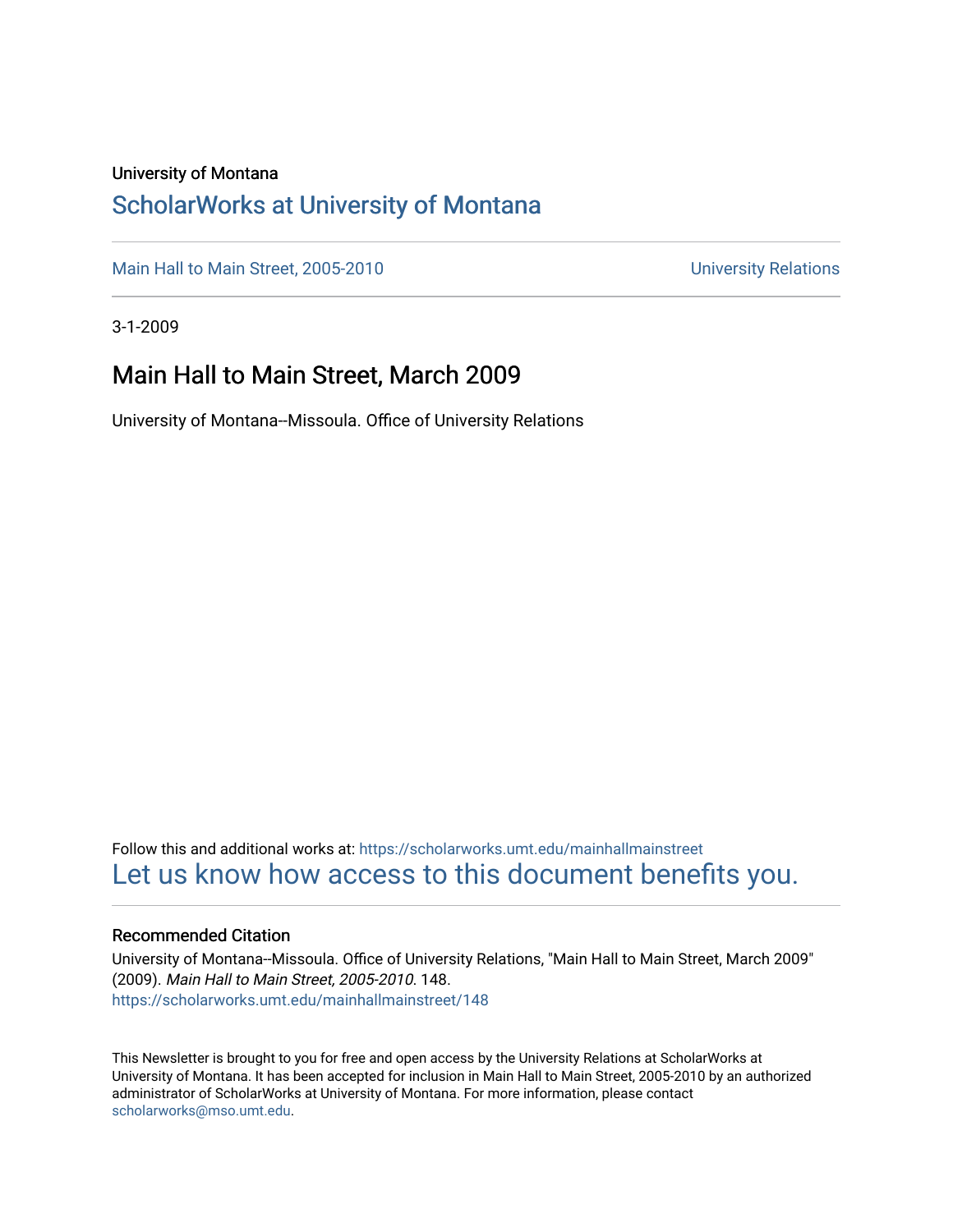**March 2009 Vol. 15 No. 3**

**Main Street** Connecting Campus and Community **ain Hall to ain Street**

# **UM professor emeritus, president receive award**

U niversity of Montana President<br>George Dennison and philosophy<br>ofessor Emeritus Fred McGlynn are niversity of Montana President George Dennison and philosophy among the winners of the 2009 Montana Governor's Humanities Award.

Established by Gov. Marc Racicot in 1995 and presented by Humanities Montana, the awards honor achievement in humanities scholarship and service and enhancement of public understanding and appreciation of the humanities.

Dennison has been president of UM since 1990. A UM graduate who grew up in Montana, Dennison has chaired the Montana Commission on Community Service since 1991. In 1993 he created the Montana Campus Compact, which has become the largest higher education consortium in the state. He continues to chair MTCC, which has a presence at 19 campuses across the state.

A historian by training, Dennison serves on many state and national boards. He sat on the board of directors of Humanities Montana in the mid-1990s. Throughout his long career, Dennison has been a tireless proponent of the public purposes of higher education community service, service-learning, volunteerism and civic engagement.



**UM President George Dennison (above) and philosophy Professor Emeritus Fred McGlynn are two recipients ofthe 2009 Montana Governor's Humanities Award.**

McGlynn, a native of Butte with a graduate degree from Northwestern University, has introduced students to the study of the humanities at UM for more than 40 years. One of the University's most admired professors, McGlynn has taught philosophy to three generations of students, performed in a number of UM theater productions and played for many years as a member of the UM Jazz Band. He was one of the first professors to win the UM Outstanding Teaching Award,

## **University commercials strike gold**

New video advertisements<br>promoting UM sports an<br>mous lifestyle have taken top promoting UM sports and campus lifestyle have taken top honors in recent national and regional competitions, continuing an awardwinning streak for a UM commercial series started several years ago.

A video that helps rev up more than 25,000 Griz fans before their football team hits the field in Washington-Grizzly Stadium struck gold twice in separate 2008 awards competitions. Known to many as the "football tunnel run" and to others as "Griz Nation," the three-minute video is about the Montana Grizzlies prepping for games and is shown on the scoreboard's jumbo screen before kickoff.

The football video won a Gold award from the regional Council for Advancement and Support of Education's District VIII competition and a Gold award from the national Admissions Marketing Awards Competition. In addition, two other videos, one promoting Lady Griz

**— Continued Page 3**

**— Continued Page 3**

# **Spring semester breaks enrollment record**

The numbers are in, and UM has the arecord for spring semester state<br>rollment. The new high mark is 13,825, to he numbers are in, and UM has a record for spring semester which is 469 more than a year ago.

The University also set a spring semester record for full-time equivalents  $-12,006.80$  — which is 491.98 better than spring semester 2008. (An FTE represents 15 undergraduate or 12 graduate semester credits.)

UM President George Dennison said the changes resulted from several significant developments.

"First, the Student Success Initiative on

the Missoula campus, designed to assist students to remain enrolled and persist to graduation, has clearly begun to take effect," Dennison said. "Second, students have opted to carry somewhat heavier credit loads as a means to graduate sooner, thereby reducing the overall cost of their education.

"Finally, as usual during difficult economic times, students tend to remain enrolled or to enroll in colleges and universities, particularly if they find adequate financial assistance."

He added that the increased offerings

during Wintersession made a difference, with the credits counting during spring semester.

Montana resident FTEs jumped 556.17 between spring semester 2008 and spring 2009. Nonresident FTEs climbed 47.75, and distance-learning FTEs increased by 55.

Nearly half of the spring semester enrollment increase was generated by UM's College of Technology, which has 227 more students than spring 2008. The main Missoula campus has 242 more students taking classes than a year ago.  $\blacktriangleright$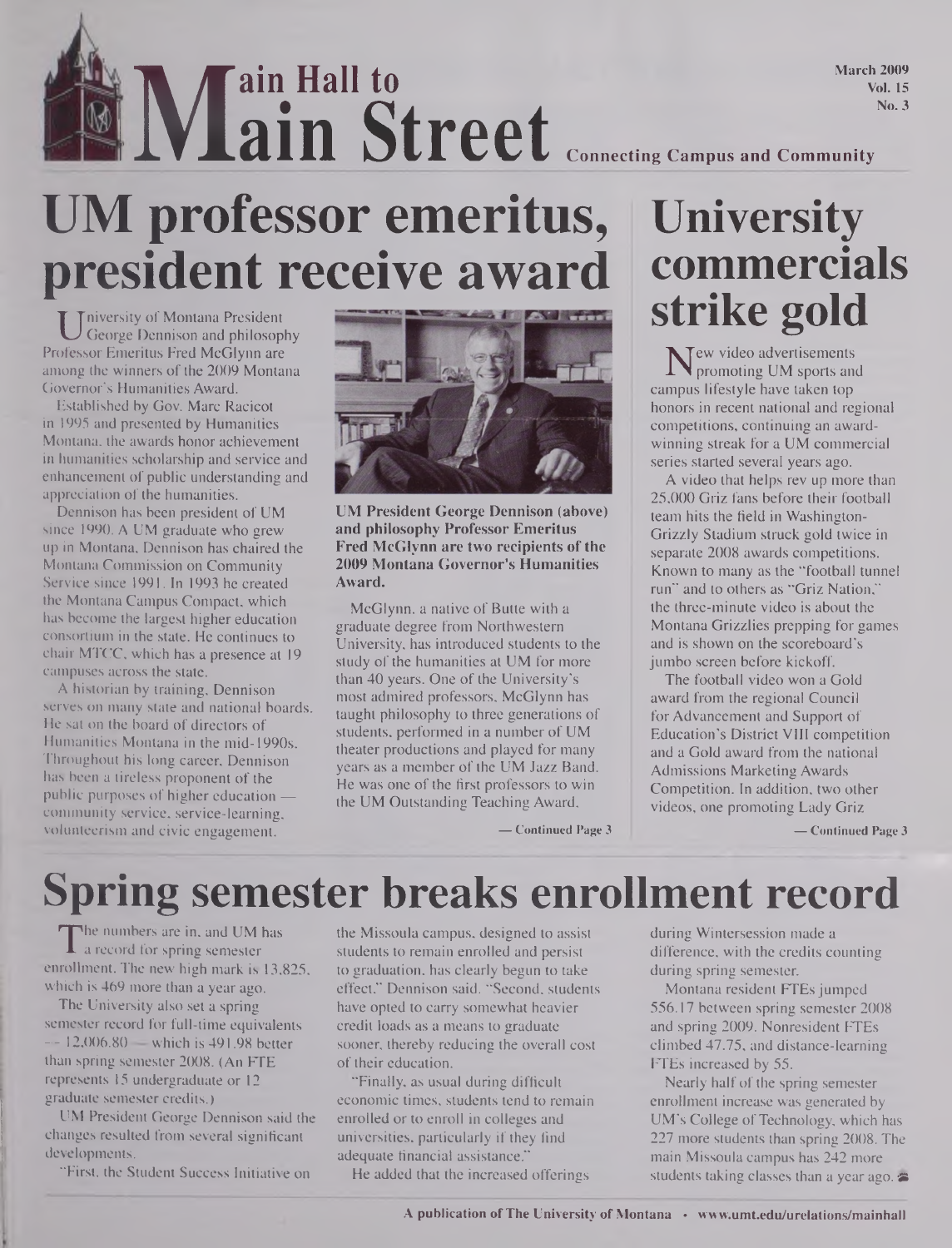# **'Odyssey' honors artistic couple April 18**

For a boy growing up in Great Falls,<br>Monte Dolack's first piece of art<br>is an unlikely creation — a small Monte Dolack's first piece of art was an unlikely creation — a small sculpture of two figures on a surf board. His kindergarten teacher commended his imagination; there was a foot of snow outside the classroom.

Less than 200 miles south, Mary Beth Percival, Dolack's future wife and fellow artist, painted her first picture in Wise River, when her forest ranger father led their best horse, Brownie, into the corral and sat his daughter down with a set of oils.

From these modest beginnings emerged two remarkable artists. UM's School of Fine Arts will celebrate the achievements of these two alumni and Montana icons at the ninth annual "Odyssey of the Stars — A Celebration of Artistic Journeys," at 7:30 p.m. Saturday, April 18, in the University Theatre.

"They're both tremendous artists, and I think they really represent Montana and its many virtues on canvas," said Stephen Kalm, interim dean of UM's School of Fine Arts. "As far as alumni of the School of Fine Arts at this University, we couldn't be prouder."

The School of Fine Arts honors two selected alumni at each year's "Odyssey of the Stars," a "town and gown" event held to honor alumni, encourage current students and exhibit the school's achievements to the Missoula community. A benefit for the School of Fine Arts Scholarship Fund, the evening brings together earlier generations of UMmentored artists with current students, faculty and the community to assist those students just embarking on their own artistic journeys.

This year's event features student music, dance and film, along with art by Dolack and Percival. Special guests include the legendary Rob Quist, a UM alumnus and past "Odyssey" honoree.

The paintings and posters of Dolack and Percival have caught the attention of the slate, the country and the world for more than 30 years. Dolack pursued his initial artistic affinity through his childhood and into his teenage years, when he designed posters for his high school band. As a UM student, he worked art-related jobs around campus, drawing cartoons for the Montana Kaimin and creating posters for Aber Day keggers. In the summers, he would return to Great Falls to work long, sometimes dangerous days at the copper refinery to pay for his schooling.

"There's a stage when you know



**"Taurus" by Monte Dolack. Dolack and his wife, Mary Beth Percival, will be honored at the UM School of Fine Arts "Odyssey ofthe Stars" event on April 18.**



**"Mountain Sanctuary" by Mary Beth Percival**

you want to be an artist, but you don't know if you can," Dolack said. This was the quandary he faced when he left UM. People said his idea of being a professional artist was absurd and urged him to keep his day job. Dolack took the plunge anyway. "I printed a business card, and I made the decision to rent a space and call it my art studio. I also lived in that place," he said.

The gamble paid off. Dolack started working for an alternative printing shop and was soon receiving commissions for posters and logos. He painted his own works on the side. "I thought, if I can have a brush in my hand painting signs, posters and logos, I can keep that brush in my hands to do my own work," he said.

In the intervening years, Dolack has become one of the most recognizable artists in Montana. "I'm living proof that you can merge your interests and passion into a life's vocation," he said.

Growing up in the Big Hole and Boulder valleys, Percival never thought she would study art at a university. That changed when a UM art professor saw her work and encouraged her to come study in Missoula. She came to UM, the alma mater of both of her parents, in 1963. She took an immediate liking to the town and its vibrant community. "Missoula was becoming a neat place," she said.

When Percival graduated from UM, after also studying at San Francisco State College, she taught art at Belgrade High School. She met Dolack in 1975, and the pair began their partnership in life and art. Today they live in Missoula and share a gallery on Front Street.

"There are a lot of people doing creative things here," Percival said. "I'm just flattered to be a part of the whole thing."

Kalm said he is honored to have Percival and Dolack be the featured guests of this year's "Odyssey of the Stars" — an important occasion for his school. "It's an event people look forward to all year," he said. "It's an opportunity for both to have a lot of fun and support the arts here at the University."

For ticket and sponsorship information, call the School of Fine Arts dean's office at  $406 - 243 - 4971$ .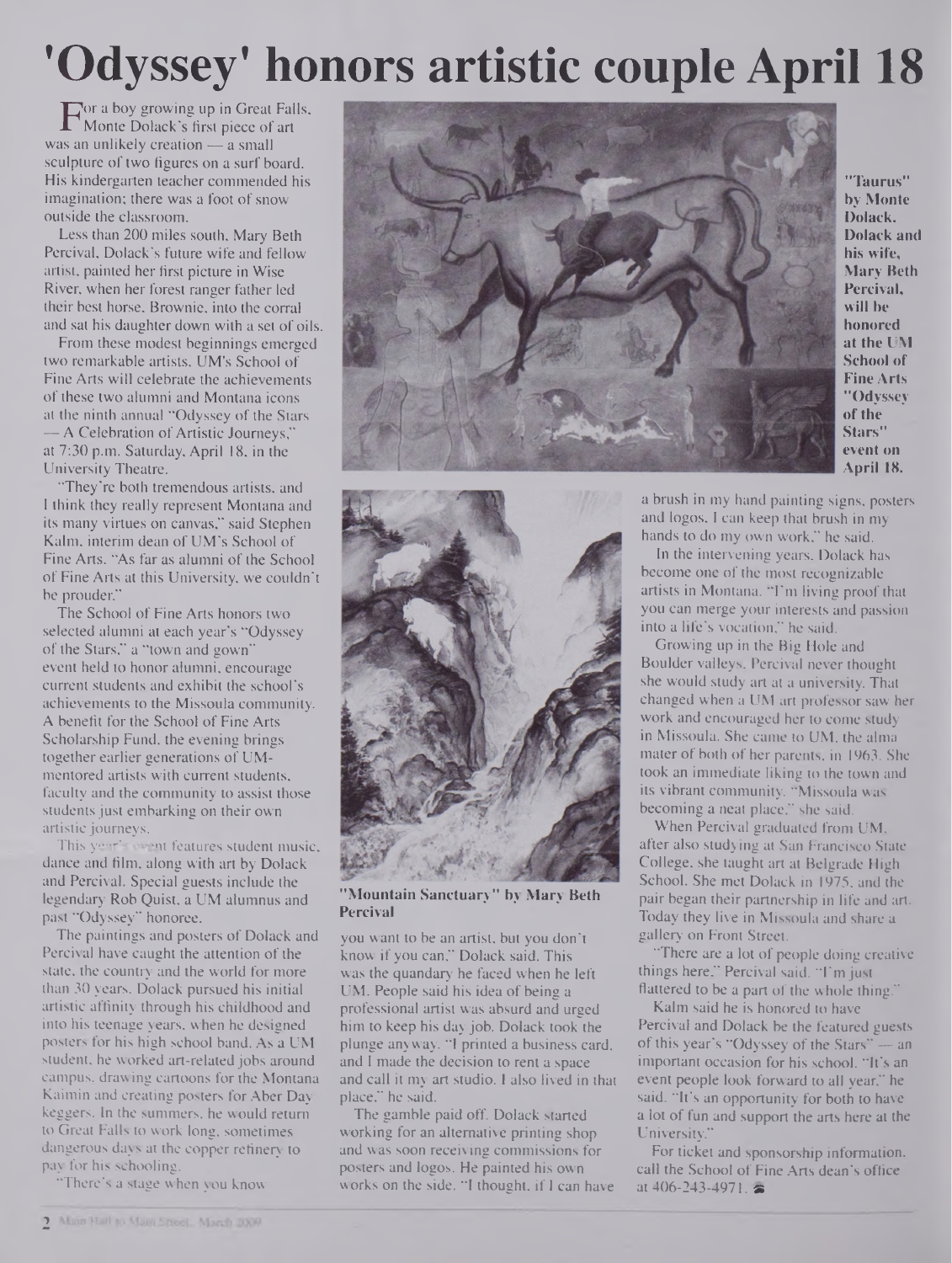### **Annual Easter Eggstravaganza returns April 11**

Egg hunters and fun seekers need<br>hook no further for their quarry<br>an the UM Oval and the ninth annual look no further for their quarry than the UM Oval and the ninth annual Missoula Easter Eggstravaganza on Saturday, April 11.

The hunt gets under way when the Main Hall bell tolls <sup>1</sup> p.m. Lawns around the Oval will be filled with more than 20,000 prize eggs and 25,000 pieces of individually wrapped candy during Western Montana's largest egg hunt.

The event is free and open to the public. There will be separate sections for age groups 0-2, 3,4-5, 6-7 and 8-9. Kids who find the maroon, silver and gold eggs will be rewarded with top prizes.

KPAX television anchor Jill Valley and 102.5 Mountain FM radio morning personality Rick Sanders will emcee.

The Easter Eggstravaganza is organized by UM's University Relations, with generous sponsorship from local businesses. High school student volunteers from the Missoula Flagship program will help the University Relations staff spread candy and eggs across four acres of lawn the morning of the hunt and help hand out prizes. &

#### **Humanities —** continued

and his nomination for the Governor's Humanities Award came with letters of support from dozens of associates and students.

Other winners of the 2009 award are:

- Brian Kahn of Helena
- ■Rick Newby of Helena
- ■Corby Skinner of Billings

The 2009 recipients will be honored during a ceremony and reception with Gov. Brian Schweitzer at 3:30 p.m. Thursday, June 4, at the Capitol Rotunda in Helena.

A banquet will follow the ceremony and reception, with no-host cocktails at 6 p.m. and a dinner and program at 7 p.m. at the Great Northern Hotel in Helena. For reservations or more information, call Clair Leonard at 406-243-6022 or e-mail clair.leonard@ <humanitiesmontana.org>.

### **Journalism, law students provide live coverage of W.R. Grace trial**

tudents from UM are providing gavel-to-gavel online coverage of the trial of chemical giant W.R. Grace in what is being called the most extensive environmental criminal trial in U.S. history.

Communities in Montana and around the country were exposed to asbestoscontaminated ore that W.R. Grace mined and shipped from Libby. Now, through a live blog created by students from the UM schools of law and journalism, these communities will have a virtual seat in the courtroom as top executives and employees of W.R. Grace face criminal

#### **Commercials —** continued

basketball and another commercial about life in Missoula and at UM, both won Bronze awards from CASE District VIII.

The commercials are produced by Chisel Industries, a Montana-based company. These most recent honors add to a long string of state, regional and national awards won for the commercial series over the past three years.

UM Executive Vice President Jim Foley, who heads the commercial-making effort on campus, said it's a collaborative venture. "Working together with administrators, faculty, staff and students makes it clear that the future of UM continues to hold great opportunities.

"We have wonderful people on this campus with real talent and true concern for this community and state who continue to be leaders in higher education."

In addition, several of the University's recruiting materials and institutional publications won awards in both competitions.

The 2007 President's Annual Report and the Research View newsletter each won Silver awards from the national Admissions MarketingAwards Competition, while Vision, a research magazine published once a year, received a Merit award. All three publications were produced entirely by University Relations staff.

UM's writing also captured the attention of CASE District VIII judges, who awarded Silvers to Enrollment Services for copy in its viewbook and recruiting brochure and to freelance writer Deborah Richie Oberbillig for a story on wildlife biology Professor Scott Mills' research on snowshoe hares that appeared in the 2008

charges of knowingly endangering lives by hiding the health risks of asbestos.

The trial and blog coverage began with jury selection in February and will continue as the case plays out in U.S. District Court in Missoula.

Students will provide dispatches from the courtroom, as well as background and issue articles and multimedia presentations on their blog <http://blog.umt.edu/> gracecase.

For more information about the project, visit the blog or follow the case on Twitter at UMGraceCase, #GraceCase.

### **Montanan editor receives CASE Rising Star award**

 $T$  ine equor or UM s alumni<br>magazine has been named The<br>sing Star in Communications by the The editor of UM's alumni Rising Star in Communications by the Council for Advancement and Support of Education's Northwest United States and Western Canada region.

Brianne Burrowes, editor-in-chief of the Montanan since January 2008, received the award recently at the CASE District VIII annual conference in Seattle. The award recognizes a young professional with three to five years experience in the education advancement professions whose early success bodes well for future leadership and achievement.

Burrowes began working at University Relations while still a student in UM's School of Journalism. After graduation and at the age of  $23$ , she became the youngest Montanan editor in its 25 year history.

Vision. University Relations Senior News Editor Cary Shimek also won a Bronze award for a story on biology Professor Ken Dial and his major new theory of bird evolution that appeared in the 2008 Vision.

In addition, Enrollment Services won a CASE Bronze award for its Undergraduate Admissions Web site. Enrollment Services also won a Bronze award from the Admissions Marketing Competition for its Total Recruitment Package.

CASE District VIII comprises Montana, Idaho, Washington, Oregon, Alaska, British Columbia, Alberta, Saskatchewan and Manitoba.